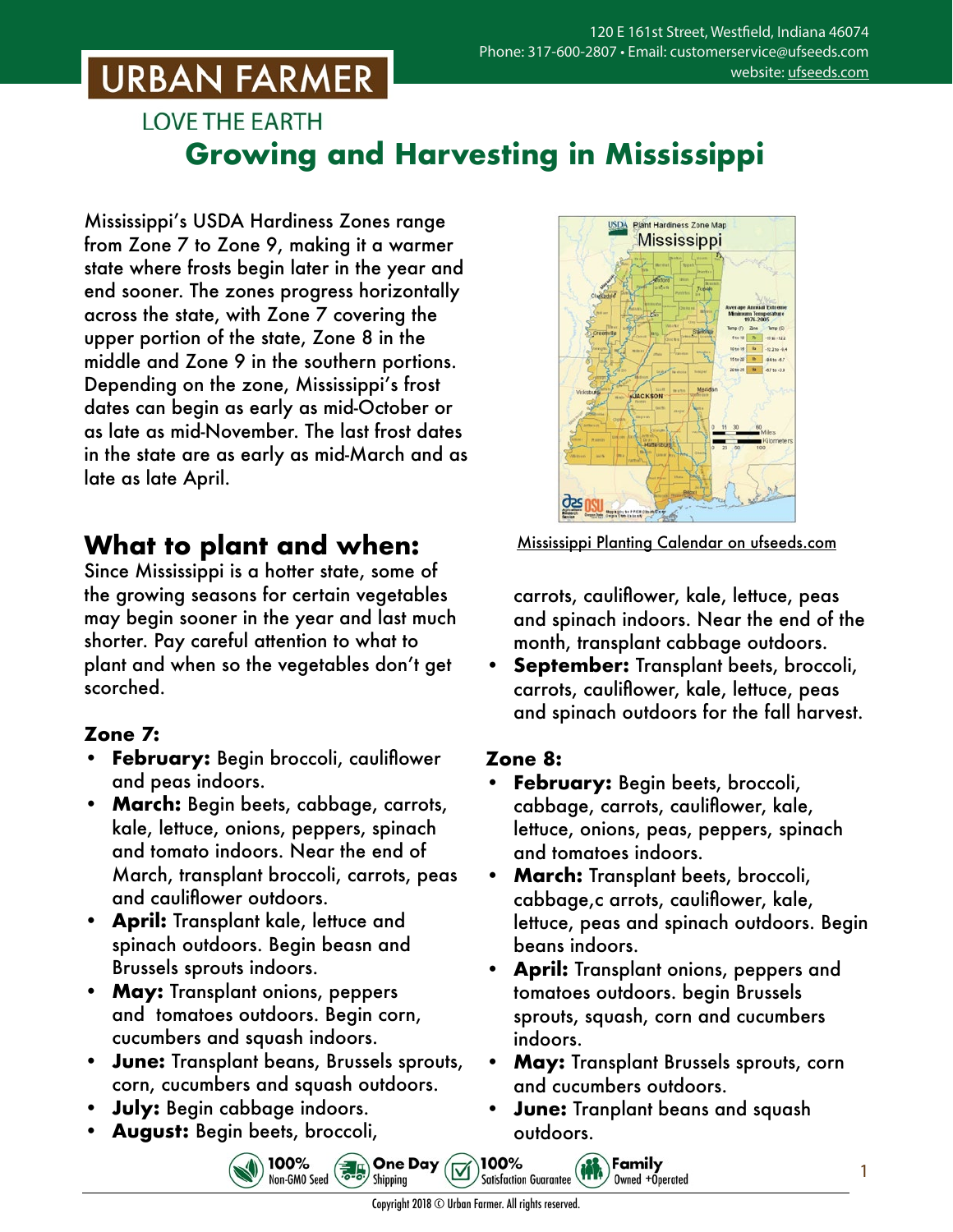# URBAN FARMER

**LOVE THE EARTH** 

- **• August:** Begin beets, broccoli, cabbage, carrots, cauliflower, kale and lettuce indoors.
- **• September:** Tranplant beets, broccoli, cabbage, carrots, cauliflower, kale and lettuce outdoors. Begin peas and spinach indoors.
- **• October:** Transplant peas and spinach outdoors

#### **Zone 9:**

- **• January:** Begin broccoli, lettuce, lettuce, onions, peas, peppers, spinach and tomatoes indoors.
- **• February:** Begin beets, beans, cabbage, carrots, cauliflower, corn and cucumbers indoors.
- **• March:** Transplant cauliflower, tomatoes, peppers, onion, cucumbers, corn, carrots and beans outdoors. Begin Brussels sprouts and squash indoors.
- **• April:** Transplant Brussels sprouts and squash outdoors.
- **• July:** Begin peppers and tomatoes inside for a second season.
- **• August:** Begin broccoli, corn and cucumbers
- **• September:** Begin beans, beets, cabbage, carrots, cauliflower, lettuce and spinach indoors. Tranplant peppers, tomatoes and broccoli outside.
- **• October:** Tranplant beets, beans, cabbage, carrots, cauliflower, corn, cucumbers, lettuce and spinach outside. Begin peas and kale.
- **• November:** Transplant peas and kale outside.

### **Mississippi's soil and how it affects agriculture:**

Mississippi has seven dominant soil orders



Vegetable seeds and plants [available at ufseeds.com](https://www.ufseeds.com/vegetable-seeds-and-plants/)

present throughout the state, making it a state with diverse soil.

**Ultisols:** These soils take up roughly half of the state and are mostly present on the eastern side. Ultisols are full of hard clay, and gardeners should amend the soil with lime and fertilizer to make it more usable for agriculture.

**Vertisols:** These soil orders border the western side of the middle portion of the state. These soils may have high nutrient content, but they are mostly clay, which makes them not so great for cultivation without amendments to the soil.

**Alfisols:** These soil orders are spread out intermittently throughout the middle of the state in a narrow, vertical line. Alfisols are fertile soils that are excellent for crop growth.

**Histosols:** This soil is found in the freshwater, brackwater or marshes in the coastal areas of the state along the Gulf of

Family

Owned +Operated



100%

Satisfaction Guarantee (